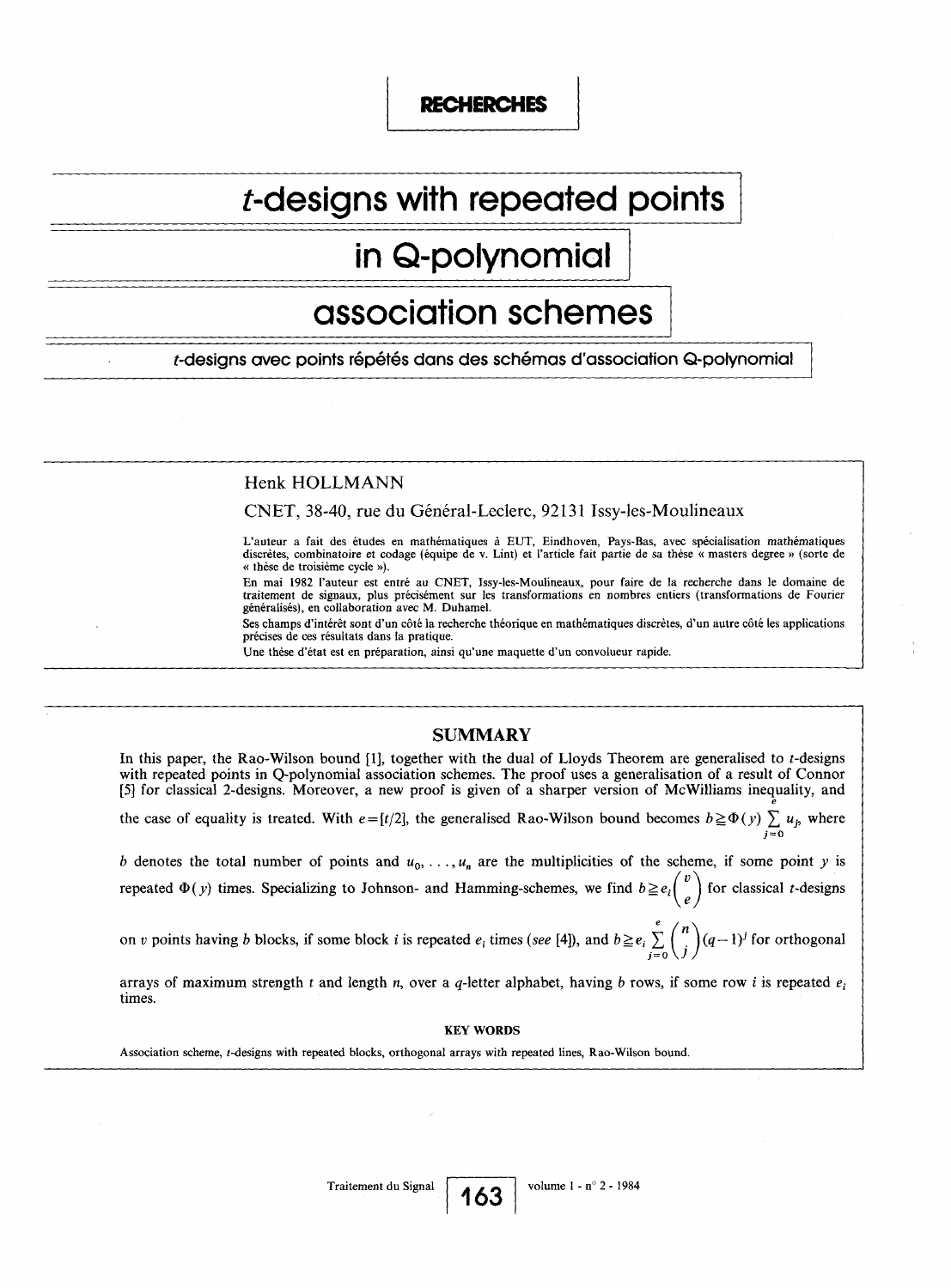## RÉSUMÉ

Dans cet article, la borne de Rao-Wilson [1], ainsi que le dual du théorème de Lloyd, sont généralisés aux t-designs à points répétés dans les schémas-d'association Qpolynomiaux . La démonstration utilise une généralisation d'un résultat de Connor [5] pour les 2-designs classiques. De plus, on donne une nouvelle démonstration de l'inégalité de McWilliams dans une version légèrement plus forte, et on traite le cas de l'égalité. Avec  $e = [t/2]$ , la borne généralisée e de Rao-Wilson devient  $b \ge \Psi(y) \ge u_j$ , où o est le nombre total de points, et  $u_0, u_1, \ldots, u_n$  sont les multiplicités du  $j=0$  $s$ chéma, si un point y est répété  $\mathbf{\Psi}(y)$  fois. Se restreignant aux schémas de Johnson et de Hamming, on trouve  $b \geq e_i \binom{v}{\rho}$ , pour des t-designs classiques à b blocs, sur v points, si un bloc i est répété e<sub>t</sub> fois ([4]), et  $b \geq e_i \sum_{j=0}^{e} {n \choose j} (q-1)^j$ , pour des tableaux orthogonaux de force maximale t, à b lignes, de longueur n, sur un alphabet **EXECUTE:**<br>
For the peak of the peak of the state of the state of the state of the state of the state of the state of the state of the state of the state of the state of the state of the state of the state of the state of

 $\dot{a}$  q lettres, si une ligne i est répétée e<sub>i</sub> fois.

MOTS CLÉS

Schéma d'association, t-designs aux blocs répétés, tableaux orthogonaux aux lignes répétées, borne de Rao-Wilson.

## **CONTENTS**

Introduction

- <sup>1</sup> . Association schemes: definitions and notations
- 3. Idempotents from  $t$ -designs
- 3. The MeWilliams inequality
- 4. The generalised Rao-Wilson bound

Conclusion

Bibliographie

## Introduction

The theory of P- and Q-polynomial association schemes is of interest both to coding theory and design theory. Indeed, both the Hamming scheme (which provides a setting for coding theory) and the Johnson scheme (which provides a setting for design theory) are P- and Q-polynomial. Delsarte [1] was the first to make a systematic use of these facts to prove in a unified way a number of hitherto unconnected results from design and coding theory.

He showed in particular that his concept of a  $t$ -design in Q-polynomial schemes generalises the classical tdesigns (in Johnson schemes) and the orthogonal

and  $u_0, u_1, \ldots, u_n$  are the multiplicities of the scheme) together with a « dual » of Lloyd's Theorem in case of equality. arrays of maximum strength  $t$  (in Hamming schemes), and proved the Rao-Wilson bound  $|Y| \ge u_0$  $+u_1 + \ldots + u_e$  for a *t*-design Y (where  $e = [t/2]$ 

The Rao-Wilson bound reduces to  $b \geq {v \choose e}$  (Wilson-**Petrenjuk)** for classical t-designs with  $\theta$  blocks on  $\theta$ points, and to  $b \ge \sum_{i=0}^{e} \binom{n}{i}$  $(q-1)$ <sup>'</sup> (Rao) for orthogo-

nal arrays with  $\sigma$  rows, of wordlength *n* over a  $q$ letter alphabet. In [1] Delsarte also introduced tdesigns with repeated points in Q-polynomial schemes, and this generalises classical t-designs with repeated blocks and orthogonal arrays with repeated rows.

There has been some interest in classical t-designs with repeated blocks. In particular, Mann [2] generalised Fisher's inequality for 2-designs to  $b \ge e_i v$  if some block is repeated  $e_i$ , times (see also [3]) and this was generalised further by Wilson and Ray-Chaudhury to

$$
b \geq e_i \binom{v}{e} \text{ for } t\text{-designs}
$$

This paper is constructed as follows: after section 1, which introduces association schemes and some notation, section 2 contains a more or less straightforward generalisation of [1], section 3 . 5 . In section 3 we give a new proof of a sharper form of McWilliams inequality (see [1], section 5.1) and discuss the case of equality. Then, in section 4, we generalise the Rao-Wilson bound to  $b \geq \Phi(y) (u_0 + u_1 + \ldots + u_n)$ , where  $b$  denotes the "total number of points" in the  $t$ -design and  $\Phi(y)$  denotes the number of occurrencies of the point y. Moreover, a result of Connor for 2-designs (see [3], [5]) is generalised and this is used to obtain a "dual" of Lloyds Theorem in case of equality.

Traitement du Signal

104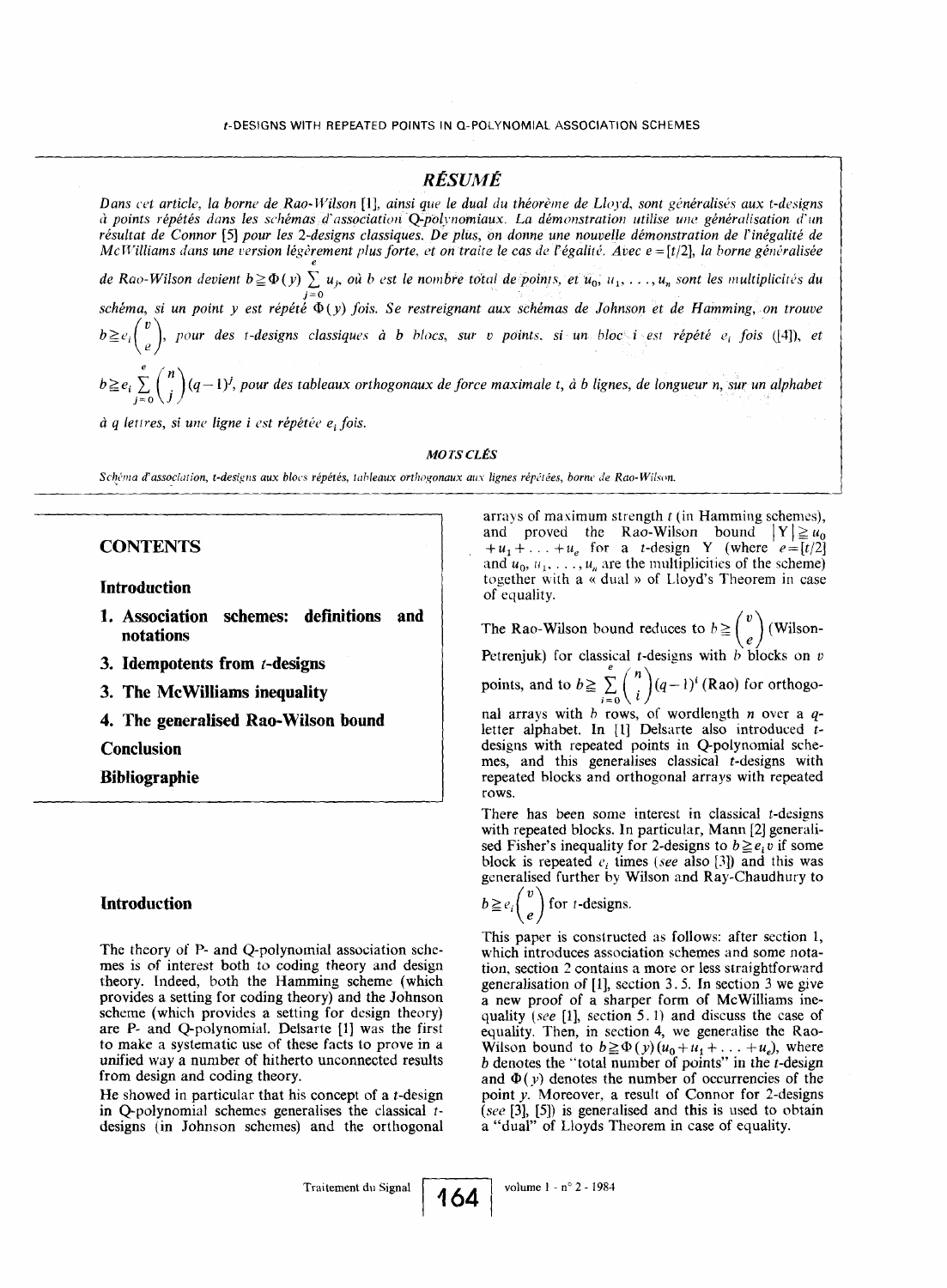Most of the results in this paper are part of the authors masters thesis [6], where also missing details can be found.

### 1. Association schemes: Definitions and notations

We recall the following from [1]:

Let X be a finite set and  $\Gamma = \{\Gamma_0, \ldots, \Gamma_n\}$  a set of  $n+1$  relations on X.

(1. 1) **Definition:** The pair  $(X, \Gamma)$  is called (symmetric) association scheme with n classes iff:

(i)  $\Gamma$  is a *partition* of  $X \times X$  and  $\Gamma_0$  is the diagonal relation, i.e.  $\Gamma_0 = \{ (x, x) | x \in X \}$ ;

(ii) each relation  $\Gamma_k$  is symmetric, i.e.  $(x, y) \in \Gamma_k$  iff  $(y, x) \in \Gamma_k$ ;

(iii) for all  $(x, y) \in \Gamma_k$ , the number:

$$
p_{ij}^k = \left| \left\{ z \in X \middle| (x, z) \in \Gamma_i, (z, y) \in \Gamma_j \right\} \right|,
$$

depends only on *i*, *j* and *k* (*i*, *j*, *k* = 0, 1, . . . , *n*).

So an n-class symmetric association scheme can be seen as a colouring of the complete graph  $K_x$  with n colours, such that the number of triangles with a given colouring on a given base depends only on the colouring and not on the base.

Let  $D_i$  denote the *adjacency matrix* of  $\Gamma_i$ , i. e.  $D_i(x, y)$ equals 1 or 0 according to whether  $(x, y)$  is in  $\Gamma_k$  or not.

It can be shown that the matrices  $D_0, \ldots, D_n$  span a commutative  $(n+1)$  dimensional subalgebra of  $\mathbb{R}(X, X)$ , called the Bose-Mesner (BM) algebra of the scheme. Moreover, such an algebra admits a base of  $(n+1)$  mutually orthogonal symmetric *idempotents*, denoted by  $J_0, \ldots, J_n$ . Also, the BM-algebra can be simultaneoustly diagonalised by a matrix S in  $\mathbb{R}(\lambda, \lambda)$  and this matrix  $S$  can be partitioned as  $S = [S_0 S_1 \dots S_n]$  such that  $J_k = |X|^{-1} S_k S_k^T$ .

The first and second eigenmatrices of the scheme shall be denoted by P and Q. P and Q are both real  $(n+1) \times (n+1)$  matrices. (In fact, the k-th column of P consists of the eigenvalues of  $D_k$  and Q is then defined by  $PQ = QP = |X|I$ .

Their importance in the theory of association schemes stems from the fact that they can be computed from the parameters  $p_{ij}^k$  of the scheme.

We shall denote the  $k$ -th column of  $Q(P)$  by  $Q_k(P_k)$   $(k = 0, \ldots, n)$ . The numbers  $v_k := P_k(0)$  and  $u_k := Q_k(0)$  are called the valencies and multiplicities of the scheme.

Let there be given  $n+1$  distinct non-negative numbers  $z_0, z_1, \ldots, z_n$ . Then there exists  $n+1$  polynomials  $\varphi_0(z), \ldots, \varphi_n(z)$  in  $\mathbb{R}[z]$  (i.e. with real coefficients) such that  $\varphi_k(z_i) = Q_k(i) (k, i = 0, 1, ..., n)$ .

(1.2) **Definition:** If for all k, the polynomial  $\varphi_z(z)$ defined above has degree k, then we call  $(X, \Gamma)$  Qpolynomial wih respect to  $z_0, \ldots, z_n$ .

P-polynomial schemes are defined analogously. It can be shown that a scheme is P-polynomial iff it is metric, i.e. iff the function d on  $X \times X$  defined by  $d(x, y) = i$  iff  $(x, y) \in \Gamma_i$  is a metric on X. (This rather surprising fact is one of the many examples in the theory of an interconnection between algebraical and combinatorial properties.)

(1.3) **Definition:** A vector  $\Phi \in \mathbb{R} (X)$  with  $\Phi(x) \ge 0$  for all  $x \in X$  is called a *design*.

The set  $Y := \{ x \in X \mid \Phi(x) > 0 \}$  is the support of  $\Phi$ ,  $b := \sum_{x \in X} \Phi(x)$  is the *total number of points* of  $\Phi$ . The

inner-distribution of  $\Phi$  is the vector  $a = (a_0, \ldots, a_n)^T$ defined by  $a_k := b^{-1} \Psi^* D_k \Psi (k = 0, \ldots, n)$  and the *outer-distribution* of  $\Phi$  is the matrix  $B=[D_0 \Phi, \ldots, D_n \Phi].$ 

Remark that a design  $\Phi$  can be seen as a subset Y of X with multiplicities  $\Phi(y)$  accorded to each point y in Y. Then  $B(x, k)$  is the number of points in Y (counted according to their multiplicities) in relation k with x in X an  $a_k$  is the average of B(y, k) over y in Y.

For any vector  $w = (w_0, \ldots, w)^T$  in  $\mathbb{R}^{n+1}$ , we define:  $s(w)$  is the number of  $i \neq 0$  such that  $w_i \neq 0$ , and  $t(w)$ is the largest t such that  $w_1 = w_2 = \ldots = w_t = 0$ .

(1.4) Definition: If  $(X, \Gamma)$  is Q-polynomial, and  $\Phi$  a design with inner-distribution a, then the *degree* s and the maximum strength t of  $\Phi$  are  $s := s(a)$ ,  $t := t(a^T Q)$ . We shall say that  $\Phi$  is a *t-design of degree s* in  $(X, \Gamma)$ . One of the main aims of the theory is to obtain bounds on subsets (or on the total number of points in designs) whose inner distribution satisfy certain properties. To this end, the following Theorem is fundamental  $([1], (3.8))$ :

 $(1.5)$  (Linear programming bound):

$$
BQ_k = |X| J_k \Phi,
$$
  

$$
a^{\mathrm{T}} Q = |X| b^{-1} ||J_k \Phi||^2 \ge 0.
$$

Some examples of association schemes are:

- the Hamming scheme  $H(n, q)$ . Here the set X consists of all words of length  $n$  over a  $q$ -letter alphabet and two words are in relation  $\Gamma_i$  iff they have Hamming-distance  $i$ . The multiplicities are given by

$$
u_i = {n \choose i} (q-1)^i;
$$

- the Johnson scheme  $J(n, v)$ . Here the set X consists of all *n*-subsets of a fixed v-set, and for A,  $B \in X$ ,  $(A, B) \in \Gamma_i$  iff  $|A \cap B| = n - i$ .

The multiplicities are given by  $u_i = \begin{pmatrix} v \\ i \end{pmatrix} - \begin{pmatrix} v \\ i-1 \end{pmatrix}$ .

Both the Hamming- and Johnson schemes are P- and Q-polynomial. Moreover, the concept of a t-design  $\Phi$ in Q-polynomial schemes as defined above, coincides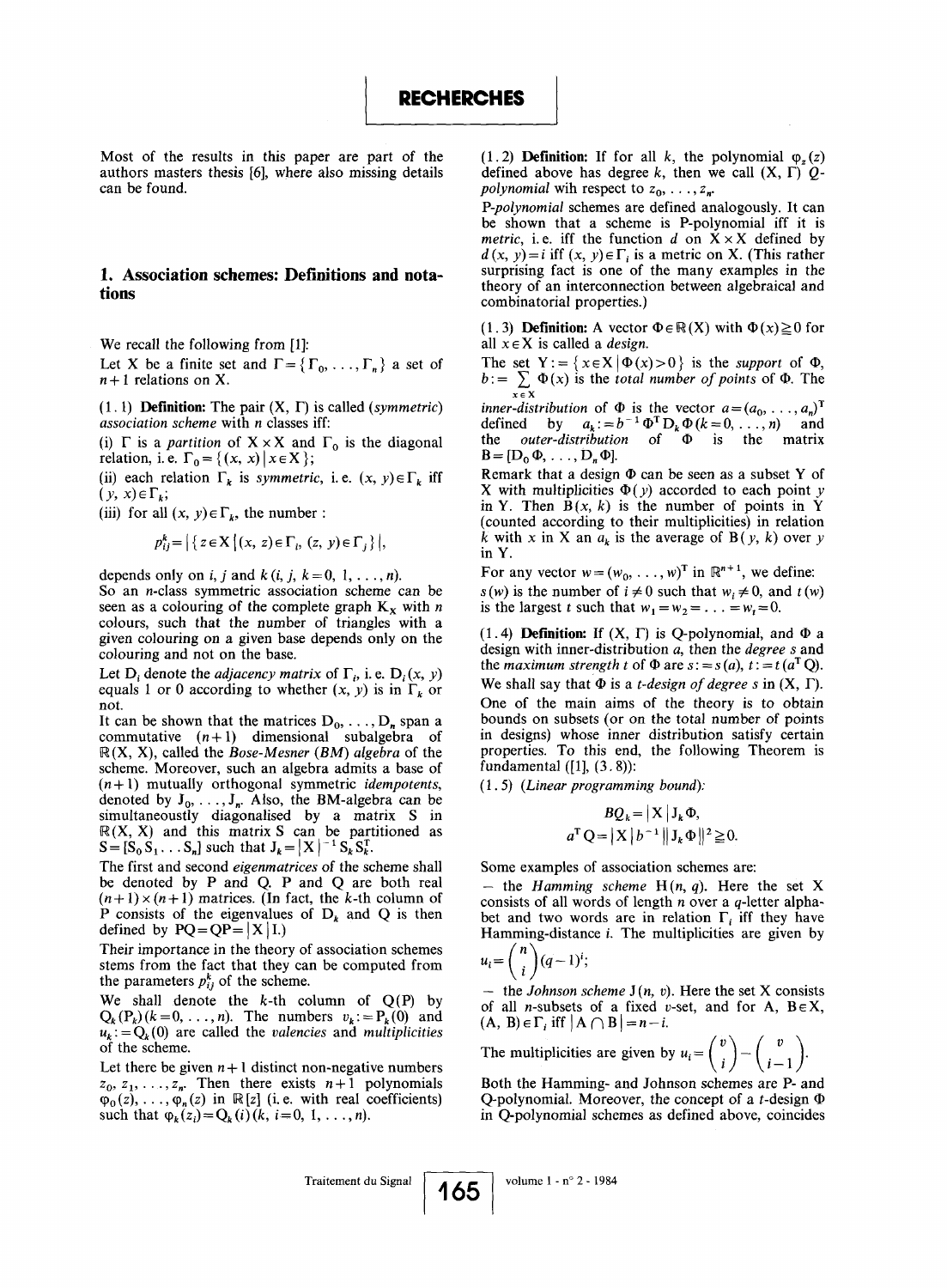for  $\Phi$  a 0-1 vector [or  $\Phi \in \mathbb{Z}(X)$ ] with that of classical t-designs in Johnson schemes (with repeated blocks) and with that of orthogonal arrays of maximum strength t in Hamming schemes (with repeated rows). The reader not familiar with association schemes is adviced to skip section 2 (at least on first reading) . *t*-DES<br>
for  $\Phi$  a 0-1 vector [or  $\Phi \in \mathbb{Z}$ <br>
t-designs in Johnson schem<br>
and with that of orthog<br>
strength *t* in Hamming scheme<br>
The reader not familiar w<br>
adviced to skip section 2 (a<br>
The reader not familiar w<br>
adv

### 2. Idempotents from  $t$ -designs

For the rest of this paper, let  $(X, \Gamma)$  be an *n*-class association scheme, Q-polynomial with respect to the association scheme,  $Q$ -polynomial with respect to the<br>points  $z_0 = 0$ ,  $z_1, \ldots, z_n$  and the polynomials  $\varphi_0(z) = 1, \quad \varphi_1(z), \dots, \varphi_n(z)$ . The sum-polynomials (*Wilson-polynomials*)  $\psi_k$  ( $k = 0, \ldots, n$ ) are

$$
\psi_k(z) = \sum_{i=0}^k \varphi_i(z).
$$

Moreover, let  $\Phi \in \mathbb{R}(X)$  be a design with support  $Y \subseteq X$ , of maximum strength t [note that  $\Phi(y) > 0$  iff  $y \in Y$  by definition] with associated inner distribution  $a \in \mathbb{R}^{n+1}$ 

The total number of points b of  $\Phi$  is  $b = \sum_{x \in X} \phi(x)$ .

Let  $e := [t/2]$ .

This section is devoted to the generalisation of [1], section 3.5.

So let H<sub>k</sub> ( $k = 0, 1, ..., n$ ) be the k-th characteristic matrix of Y (see [1]). We define the diagonal matrix  $\Delta \in \mathbb{R} (X \times X)$  by  $\Delta = \text{diag}(\Phi)$ , and  $\overline{\Delta}$  is the restriction of  $\Delta$  to  $Y \times Y$ .

Moreover, let  $L_k := \bar{\Delta}^{1/2} H_k$ .

The following three theorems are given in [1] for the case that  $\Phi$  is a 0-1 vector (i.e. for a set Y without repeated points).

#### $(2.1)$  Theorem:

(i) 
$$
L_i^T L_j = S_i^T \Delta S_j
$$
 (i, j = 0, 1, ..., n);

$$
(ii) || L_i^1 L_j ||^2 = b \sum_{k=0} q_{ij}^k a^1 Q_k \qquad (i, j = 0, 1, ..., n);
$$

(iii) 
$$
L_k L_k^T = \sum_{i=0}^n Q_k(i) \bar{\Delta}^{1/2} (D_i | Y) \bar{\Delta}^{1/2}
$$
  
=  $|X| \bar{\Delta}^{1/2} (J_k | Y) \bar{\Delta}^{1/2} (k = 0, 1, ..., n).$ 

*Proof:* As in [1], Thm.  $(3.13)$  and  $(3.14)$ .  $\square$ 

#### $(2.2)$  Theorem:

$$
L_i^T L_j = \begin{cases} 0 & \text{if } i \neq j, i, j \leq e, \\ b \, 1 & \text{if } i = j \leq e. \end{cases}
$$

*Proof:* As in [1], Thm. (3.15). Note that  $a^T Q_k = 0$  for  $k=1, \ldots, t$  and  $q_{ij}^k=0$  if i,  $j \leq e, k>2e$  by the Qpolynomial property.  $\Box$ 

Let us now define the matrices  $E_0, E_1, \ldots, E_n$  $E_{e+1} \in \mathbb{R} (Y \times Y)$  by:

$$
(2.3) \textbf{Definition:}
$$

$$
E_i = \frac{1}{b} L_i L_i^T \qquad (i = 0, 1, ..., e),
$$
  

$$
E_{e+1} = I - E_0 - ... - E_e.
$$

Then the main results of this section is:

(2.4) Theorem:  $E_0, E_1, \ldots, E_{e+1}$  are mutually orthogonal symmetric idempotents in  $\mathbb{R}$ (**Y**  $\times$  **Y**), of rank  $u_0, u_1, \ldots, u_e, |Y| - u_0 - u_1 - \ldots - u_e.$ Proof. The first part follows directly from  $(2.2)$ . To find the ranks, note that:

rank 
$$
(E_k)
$$
 = TR  $(E_k)$  =  $\frac{1}{b}$  TR  $(L_k L_k^T)$   
=  $\frac{1}{b}$  TR  $(L_k^T L_k)$  = TR  $(I_{u_k})$  =  $u_k$ .

#### 3. The McWilliams inequality

The results of this section belong to the theory of orthogonal polynomials. Their importance for Q-polynomial schemes stems from the connection of the polynomials  $\varphi_k(z)$  with the Q-matrix of the scheme. We recall the following facts from [1], section 5:

Let  $\mathbb{R}_{n}[z]$  denote the set of real polynomials of degree at most  $n$ , and let the inner-products  $( , )$  and  $[ , ]$ on  $\mathbb{R}_n[z]$  be defined as:

$$
(f, g) = \sum_{i=0}^{n} v_i f(z_i) g(z_i),
$$
  

$$
[f, g] := \sum_{i=1}^{n} v_i z_i f(z_i) g(z_i).
$$

Then the polynomials  $\varphi_0, \varphi_1, \ldots, \varphi_n$  are orthogonal with respect to (, ) and the sumpolynomials  $\psi_0, \ldots, \psi_n$  are orthogonal with respect to [, ].

(Remember that 
$$
\psi_k(z) = \sum_{k=0}^{k} \varphi_k(z)
$$
).

Let  $\psi_e$  have zeroes  $p_1, \ldots, p_e$ . The k-th Christoffelnumber  $w_k$  of  $\psi_e$  corresponding to  $p_k$  is defined by:

$$
w_k^{-1} = \sum_{j=0}^{e-1} (\psi_j(p_k)/\sigma'_j)^2
$$

(where  $\sigma_i^2=[\psi_i, \psi_i]$ ).

volume 1 - n° 2 - 1984

The importance of the Christoffel-numbers stems from Theorem  $(3.1)$  below, which is slightly more general than  $[1]$ , Thm.  $(5.4)$ .

Traitement du Signal

166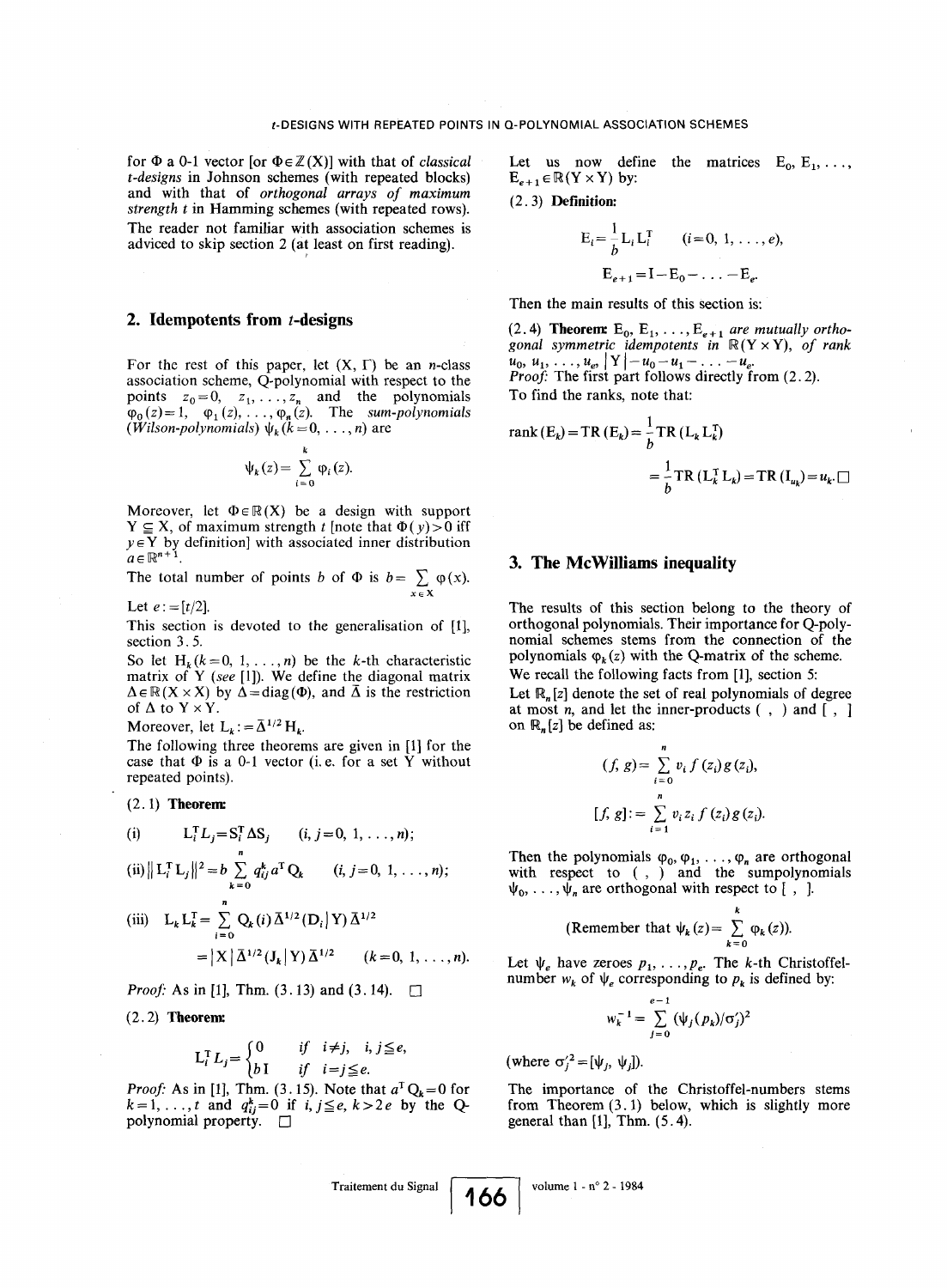(3.1) Theorem: Let  $m \in \mathbb{N}$ ,  $b_1, \ldots, b_s$  and  $q_1, \ldots, q_s$ be given, such that:

$$
[f, 1] = \sum_{j=1}^{s} b_j f(q_j) \quad \text{for all } f(z) \in \mathbb{R}_m[z].
$$

Then  $m \le 2 s - 1$  and equality holds iff  $q_1, \ldots, q_s$  are the zeroes of  $\psi_s$  and  $b_1, \ldots, b_s$  are the corresponding Christoffel numbers of  $\psi_s$ .

Proof: Define:

$$
g(z) := (q_1 - z)(q_2 - z) \dots (q_s - z).
$$

If  $m = 2s$  then  $[g, g] = [g^2, 1] = 0$ , which is impossible since  $g \neq 0$ . So  $m \leq 2s-1$ .

If  $m=2s-1$  then for  $k=0,1,\ldots,s-1$  we have  $[g, \psi_k] = [g \psi_k, 1] = 0$ . Since  $\psi_0, \dots, \psi_s$  are a base for  $\mathbb{R}_s[z]$ , g must be a multiple of  $\psi_s$ , i.e.  $q_1, \ldots, q_s$  are the zereos of  $\psi_{s}$ . The rest of the Theorem follows from [1], Thm.  $(5.4)$ .  $\square$ 

We can use  $(3.1)$  to give a new proof of a stronger form of McWilliams inequality  $s(a) \ge [t (a^T Q)/2]$  ([1], Thm.  $(5.5)$  and to treat the case of equality (not discussed in [1]).

(3.2) Theorem: Let 
$$
a \in \mathbb{R}^{n+1}
$$
 with  $A := \sum_{i=0}^{n} a_i \neq 0$ .

Then  $2 s(a) \geq t(a^T Q)$ .

Moreover, in case of equality we have, with  $s = s(a), i_1, \ldots, i_s$  the values of  $i \neq 0$  such that  $a_i \neq 0$ ,  $z_{i_1}, \ldots, z_{i_s}$  the zeroes of  $\psi_s$  and  $w_1, \ldots, w_s$  the corresponding Christoffel-numbers:

$$
a_{ij} = A |X|^{-1} w_j z_{ij}^{-1} \qquad (j = 1, ..., s)
$$

and

 $a_0 = A/\psi_s (0)$ .

*Proof:* With  $t := t (a^T Q)$ , we have

$$
0 = a^{T} Q_{k} = \sum_{i=0}^{n} a_{i} Q_{k}(i) = \sum_{j=0}^{s} a_{i_{j}} \varphi_{k}(z_{i_{j}})
$$
  
(k = 1, ..., t)

and

$$
a^{\mathrm{T}}\mathbf{Q}_0 = \mathbf{A}.
$$

So:

(1) 
$$
\sum_{j=0}^{s} a_{ij} \varphi_k(z_{ij}) = A \delta_{k,0} = A |X|^{-1} (\varphi_k, 1)
$$

for  $k = 0, 1, \ldots, t$ .

Now  $\varphi_0, \ldots, \varphi_t$  are a base for  $\mathbb{R}_t[z]$ , so (1) holds also if  $\varphi_k(z)$  is replaced by  $zf(z)$  for some  $f(z) \in \mathbb{R}_{t-1}[z]$ and we find:

(2) 
$$
\sum_{j=1}^{s} (a_{i_j} z_{i_j} A^{-1} | X |) f(z_{i_j}) = [f, 1]
$$

for all 
$$
f(z) \in \mathbb{R}_{t-1}[z]
$$
.

Now apply (3.1). To find the value of  $a_0$ , note that as a consequence of (1), we also have:

(3) 
$$
\sum_{j=0}^{s} a_{ij} f(z_{ij}) = A |X|^{-1} (f, 1)
$$

for all  $f(z) \in \mathbb{R}$ , [z].

Now take:

$$
f(z) = \psi_s(z)/\psi_s(0).
$$

Then:  $(f, 1) = \psi_s(0)^{-1} (\psi_0, 1) = |X| \psi_s(0)^{-1}$ 

$$
f(0)=1
$$
 and  $f(z_{ij})=0$   $(j=1,\ldots,s),$ 

hence from  $(3)$  we find:

$$
a_0 = A |X|^{-1} (f, 1) = A/\psi_s (0).
$$

#### 4. The generalised Rao-Wilson bound

Let  $\Phi$  be a design with support Y, degree s, maximum strength t, inner-distribution a and outer distribution matrix B, and let  $b = \sum \Psi(y)$  be the total number of yEY

points of  $\Phi$ .

Let  $y \in Y$ . We define  $s_y$ , the *degree relative* to y, and  $t_v$ , the maximum strength relative to y, as

$$
s_y := s(B(y)), \qquad t_y := t(B(y)Q)
$$

[where  $B(y)$  denotes the row of B indexed by y]. We have:

(4.1) Lemma:  $t \le t_y \le 2 s_y \le 2 s$ .

*Proof*: The maximum strength of  $\Phi$  being t, we have  $a^T Q_k = 0$  for  $k = 1, \ldots, t$ , or [by (1.5)] equivalently,  $BQ_k = 0$  for  $k = 1, \ldots, t$ . So certainly  $B(y)Q_k = 0$  for  $k = 1, \ldots, t$ , i.e.  $t \leq t_{y}$ .

The second inequality follows from  $(3.2)$ .

Finally,  $a_i = 1/b \sum_{x \in Y} \Phi(x) B(x, i)$  so  $a_i = 0$  implies

 $B(x, i) = 0$  for all  $x \in Y$ , hence  $s_y \leq s$ .  $\square$ 

In [1], (5.37) it was shown that  $s \geq \lfloor t/2 \rfloor$  (McWilliamsinequality). The notions of maximum strength and degree relative to  $y$  in Y are new.

Now we come to the main Theorem of this paper. Let  $e = [t/2]$ .

(4.2) **Theorem:** (i) For all  $y \in Y$ , we have:

(1)  $b \geq \Phi(y) \psi_e(0)$  and  $s_v \geq e$ .

If, for some  $y \in Y$ , either of these bounds is attained, so is the other, and in this case, t is even and  $\psi_e$  has e zeroes  $z_{i_1}, \ldots, z_{i_e}$  [where  $i_1, \ldots, i_e$  are the values of  $i \neq 0$  such that  $B(y, i) \neq 0$ ]. Moreover,

Traitement du Signal  $1$ 0/